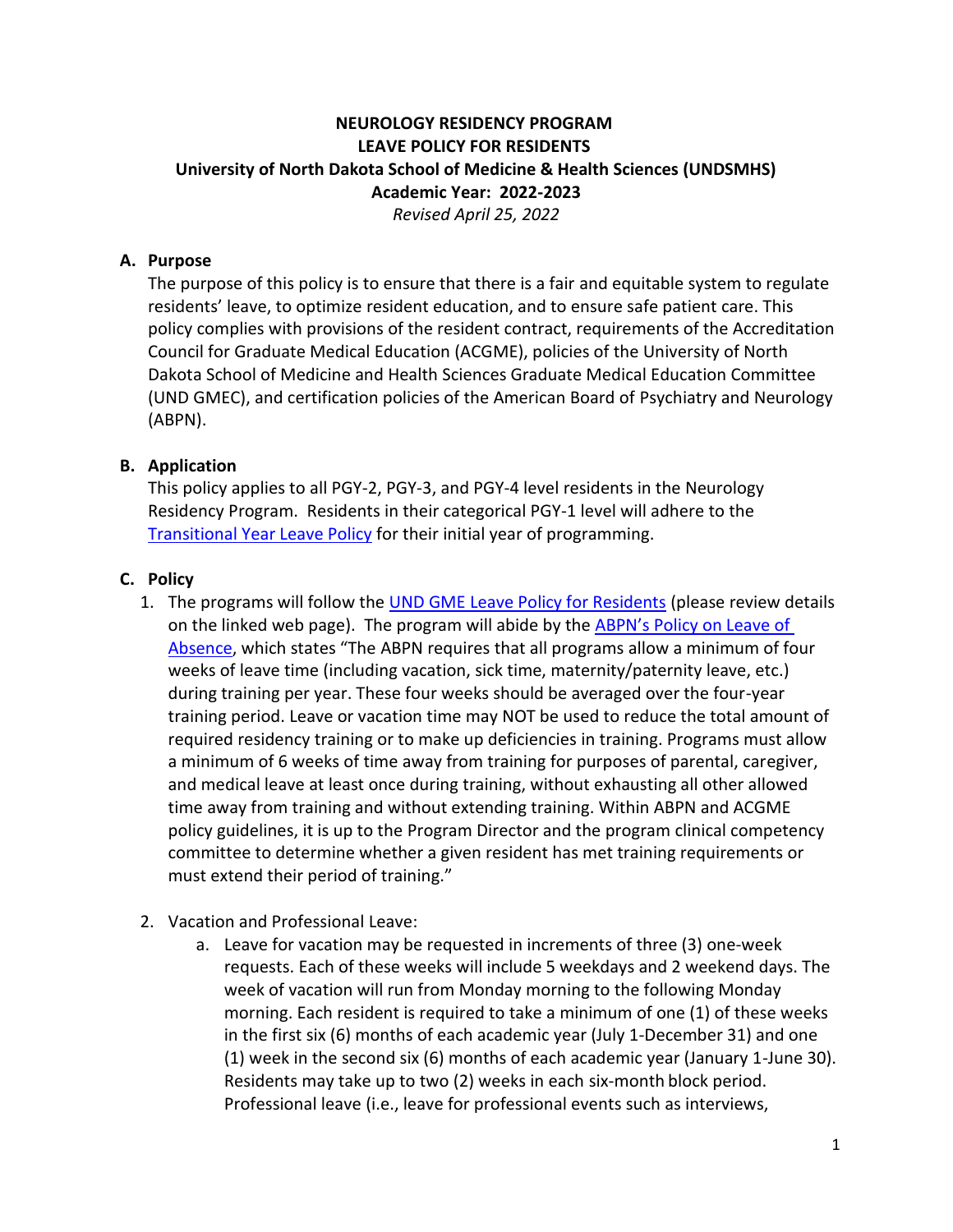academic conferences, or research presentation) may be requested in increments of one day (minimum) to seven days (maximum), annually and noncumulatively.

- b. Leave for vacation or professional events that conflicts with required inpatient rotations will not be approved.
- c. All vacation leave requests should be submitted through th[e QGenda scheduling](https://app.qgenda.com/dashboard)  [system](https://app.qgenda.com/dashboard) and vacation leave requests deadlines are as follows:
	- May 30 (for Leave July-Dec)
	- October 31 (for Leave in Jan-June)
- d. Leave guidelines are detailed below:
	- No leave is permitted during these rotations:
		- a. Stroke
		- b. Adult General Neurology
		- c. Pediatric Neurology
- e. In addition to requested time-off, a holiday break schedule will be created. Each resident will receive a block of four consecutive days off either during the Thanksgiving, Christmas, and/or New Year's Day holidays, without the resident having to use vacation leave for this period per academic year.
- f. Requests for professional leave should be made 90 days prior to the time away request, also through QGenda. Professional leave does not count towards the thirty (30) days allowable leave in Section 7 of the [UND Leave](https://med.und.edu/policies/_files/docs/gme-leave.pdf) policy**.**
- g. If a resident's allotted professional leave has already been used for the academic year, they must use vacation leave days for professional events. If the resident does not have available vacation or professional leave time, approval of leave without pay may be granted at the discretion of the Program Director.
- h. All leave requests must be approved by:
	- The Program Administrator or designee; and
	- The Program Director or designee.
- i. Any deviations from the leave guidelines for specific rotations must be approved by the Program Director first before a formal leave request is submitted through QGenda.
- j. It is the resident's responsibility to submit their leave requests and obtain approval in a timely manner. Late requests will not be approved if they would cause undue inconvenience for clinic patients, other residents, or supervising faculty.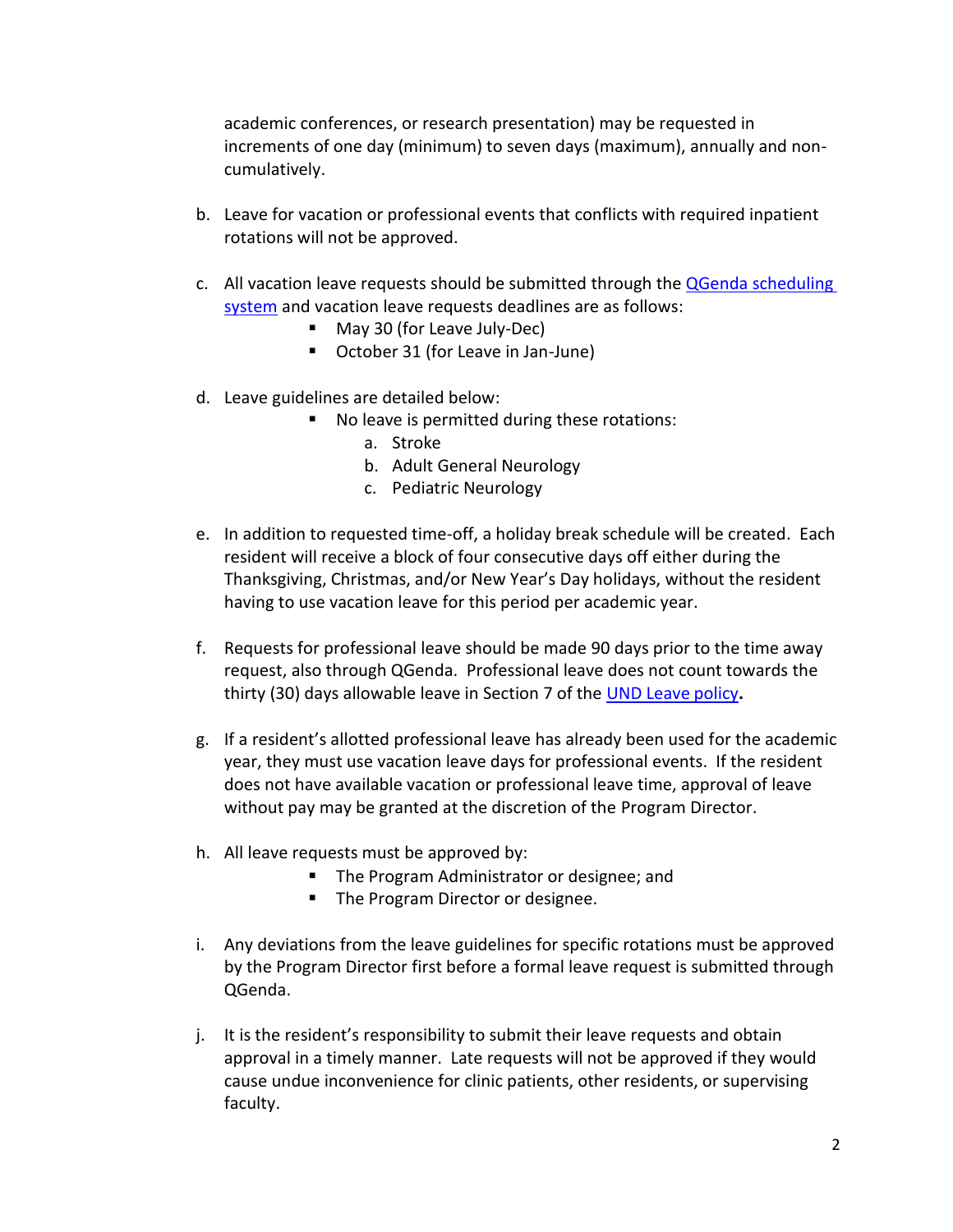- k. Residents will be notified of final approval of a leave request via an email message from the program. Residents should not confirm any travel plans (i.e., purchase of non-refundable airline tickets) before they receive this email message. Residents who make travel plans before their leave request is approved do so at their own risk.
- l. Vacation is non-cumulative from one year to the next.
- 3. Sick Leave:
	- a. Residents will be given 12 calendar days of paid sick leave per academic year for personal and dependent illness. Sick leave is noncumulative from one year to the next.
	- b. Residents are responsible for notifying their Program Director of any absence because of illness.
	- c. Residents shall provide medical verification for absences due to illness when requested.
	- d. Residents who use all allotted sick leave may not meet ACGME or certification board requirements. Refer to Section 6 and 7 of th[e UND Leave policy.](https://med.und.edu/policies/_files/docs/gme-leave.pdf) If incapacity results in more than 3 days, the UND Long-Term Medical and Family Leave Policy will be followed.
- 4. No faculty member, staff, or resident may approve leave independently except the Program Director. Specifically, the supervising attendings and or faculty on any rotation cannot grant vacation or other leave. If a supervising faculty member is absent from duty for any reason, the resident must report to the Program Director for instructions.
- 5. Additional Sick Leave: Additional unpaid sick leave may be granted with written permission from the resident's Program Director. If granted and if incapacity results in more than 3 days, the UND Long-Term Medical and Family Leave Policy will be followed. Additional sick leave shall not be credited as training time and will result in makeup requirements as described in Section 7 of the [UND Leave](https://med.und.edu/policies/_files/docs/gme-leave.pdf) policy**.**
- 6. Parental Leave Policy: The department of Neurology parental leave policy is identical to the UND parental leave policy. Please see paragraph 5 in the [UND leave policy](https://med.und.edu/policies/_files/docs/gme-leave.pdf) for further details.
- 7. Leave of Absence: The department of Neurology leave of absence policy is identical to the UND leave of absence policy. Please see paragraph 6 in [UND Leave Policy.](https://med.und.edu/policies/_files/docs/gme-leave.pdf)
- 8. Makeup for Extended Leave: *The allowable combined total of Vacation Leave, Sick Leave, and any Additional Sick Leave taken during the contract year shall be 1 month*